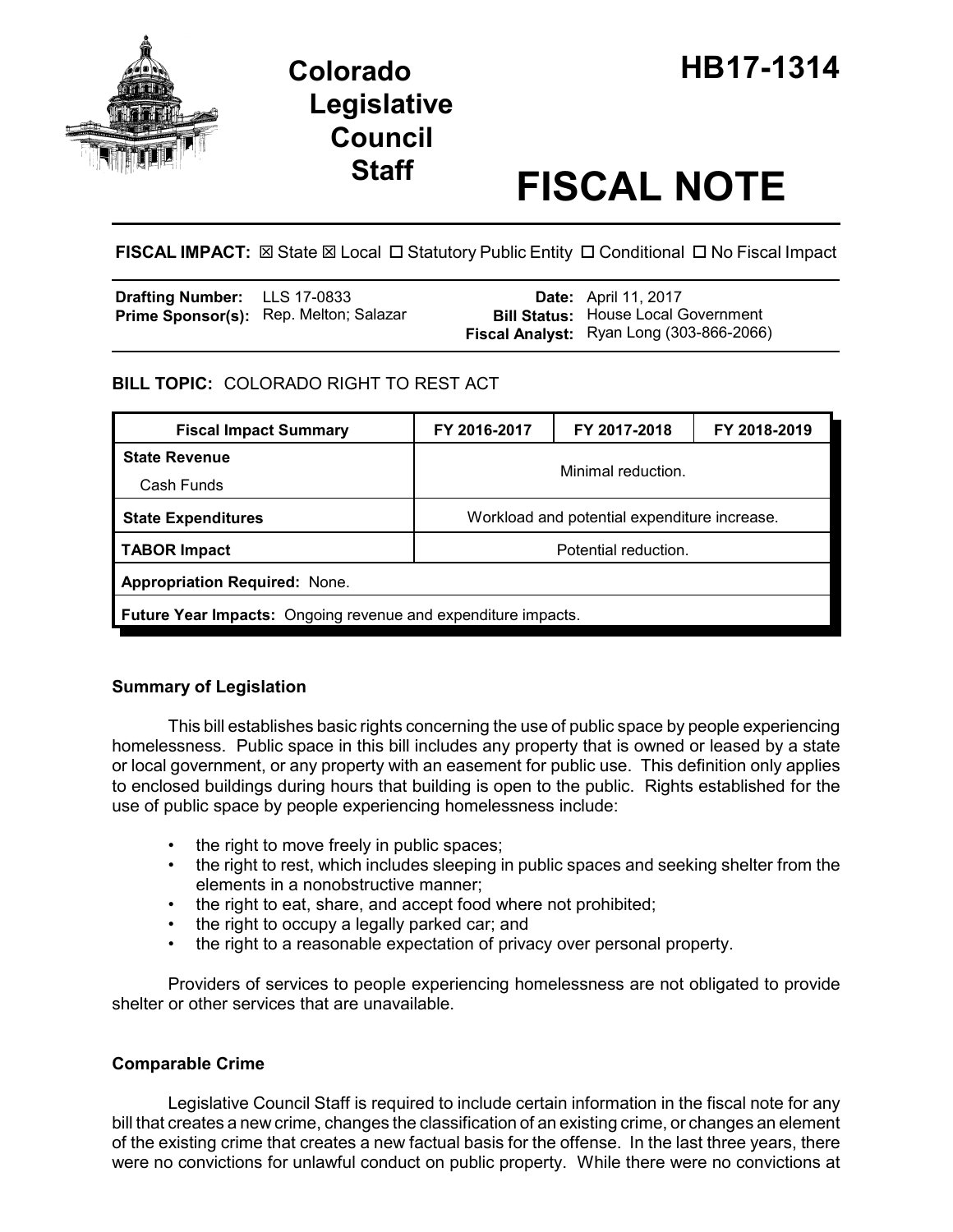Page 2

the state level for unlawful conduct on public property, there may be convictions for other offenses that fall under the scope of this bill. In addition, It is assumed this bill will have an impact related to municipal ordinances.

#### **State Revenue**

Beginning in the current FY 2016-17, this bill may result in a minimal reduction in state cash fund revenue from court fees, fines, and penalties from a reduction in prosecutions for offenses related to the use of public spaces by people experiencing homelessness. The overall reduction in revenue to the Fines Collection Cash Fund in the Judicial Department is expected to be minimal as the affected population generally does not have resources to pay substantial fines.

#### **TABOR Impact**

This bill minimally reduces state revenue from fines and fees, which will reduce the amount of money required to be refunded under TABOR for FY 2017-18 and FY 2018-19. TABOR refunds are paid out of the General Fund. TABOR refund obligations are not expected for FY 2016-17. Since the bill reduces the TABOR refund obligation without a corresponding change in General Fund revenue, the amount of money available in the General Fund for the budget will increase by an identical amount.

#### **State Expenditures**

Beginning in FY 2017-18, costs and workload will increase for various state agencies to enforce the provisions in this bill and maintain public spaces. These increases are outlined below.

*Department of Public Safety*. To the extent that more people experiencing homelessness utilize public spaces within the jurisdiction of patrol units and downtown Denver's Executive and Capitol Complex Security Units, workload for the Colorado State Patrol (CSP) will increase. A greater concentration of people experiencing homelessness is expected to increase the CSP workload to enforce rules, including sanitation, hours of operation at public facilities, and intervention in conflicts related to use of public space. To the extent this workload increase is significant enough to require additional resources, it is assumed this increase will be addressed in the annual budget process.

*Judicial Department*. To the extent that there is an increase in individuals filing claims alleging violations of the basic rights created in this bill, there will be a workload increase for the trial courts in the Judicial Department. It is assumed that most governmental agencies will follow the law, and it is expected that this workload can be accomplished within current appropriations. As there were no convictions for unlawful conduct on public property in the last three years, it is assumed that the bill will not significantly decrease the workload of the Office of the Public Defender and the Office of Alternative Defense Council.

**Department of Law**. Affected agencies may seek legal counsel regarding implementation of this bill, potentially increasing the workload of the Attorney General's Office in the Department of Law. Additionally, to the extent that local governments challenge this law, there is a potential workload and expenditure increase for the department.